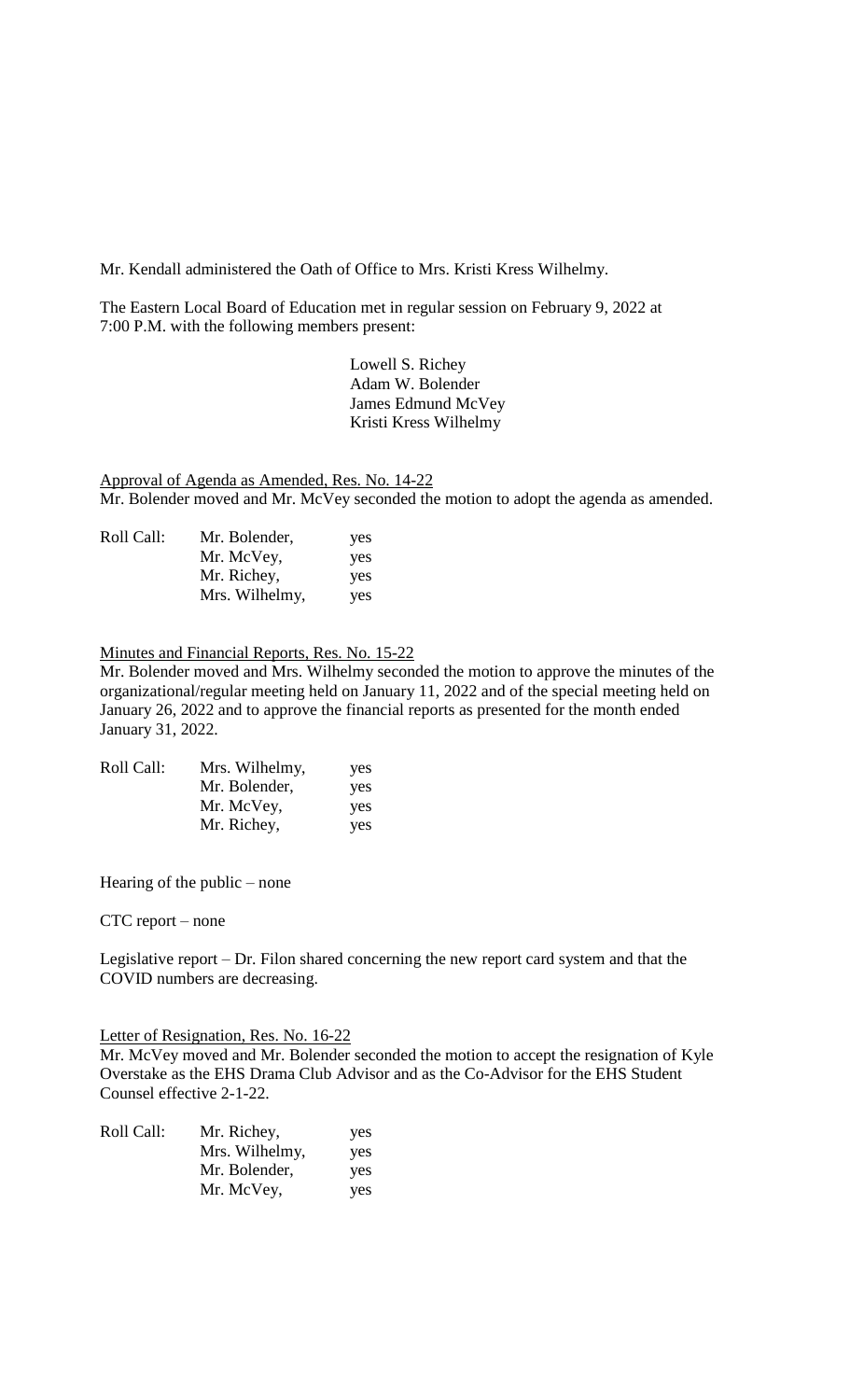## Approve 2022-2023 School Calendar, Res. No. 17-22

Mrs. Wilhelmy made a motion and Mr. McVey seconded the motion to approve the 2022- 2023 School Calendar as presented.

| Roll Call: | Mr. McVey,     | yes |
|------------|----------------|-----|
|            | Mr. Richey,    | yes |
|            | Mrs. Wilhelmy, | yes |
|            | Mr. Bolender,  | yes |

Approve Adjustment to Bus Driver "Down Time" Pay, Res. No. 18-22 Mr. Bolender made a motion and Mrs. Wilhelmy seconded the motion to eliminate the "down time" rate of pay for bus drivers and replace that rate of pay with their regular hourly rate of pay for non-routine trips effective Sunday, February 13, 2022.

| Roll Call: | Mr. McVey,     | yes |
|------------|----------------|-----|
|            | Mr. Richey,    | yes |
|            | Mrs. Wilhelmy, | yes |
|            | Mr. Bolender,  | yes |

Authorize Membership in OHSAA for the 2022-2023 School Year, Res. No. 19-22 Mrs. Wilhelmy moved and Mr. McVey seconded the motion to authorize membership in the Ohio High School Athletic Association for the 2022-2023 school year.

| Roll Call: | Mr. Bolender,  | yes |
|------------|----------------|-----|
|            | Mr. McVey,     | yes |
|            | Mr. Richey,    | yes |
|            | Mrs. Wilhelmy, | yes |

Dr. Filon discussed the update to the District Title IX policy. This will serve as the second reading of the policy.

Dr. Filon shared a letter addressed to the Board from Darin Schweickart that expressed his appreciation for the opportunity to interview for the vacant board position, his congratulations to Mrs. Wilhelmy, and that he would continue to serve and support the District as needed in the future.

Mr. Bolender moved and Mr. McVey seconded the motion to go into executive session to consider employment of personnel and discuss the Superintendent search.

Roll Call: All yes Executive Session: Time 7:11 P.M.

| Present:              |                                                       |
|-----------------------|-------------------------------------------------------|
| <b>Board Members:</b> | Mr. Richey, Mr. Bolender, Mr. McVey and Mrs. Wilhelmy |
| Superintendent:       | Mrs. Filon                                            |
| Treasurer:            | Mr. Kendall                                           |
|                       |                                                       |

Purpose: Listed in the motion above

Resume regular session. Time 7:36 P.M.